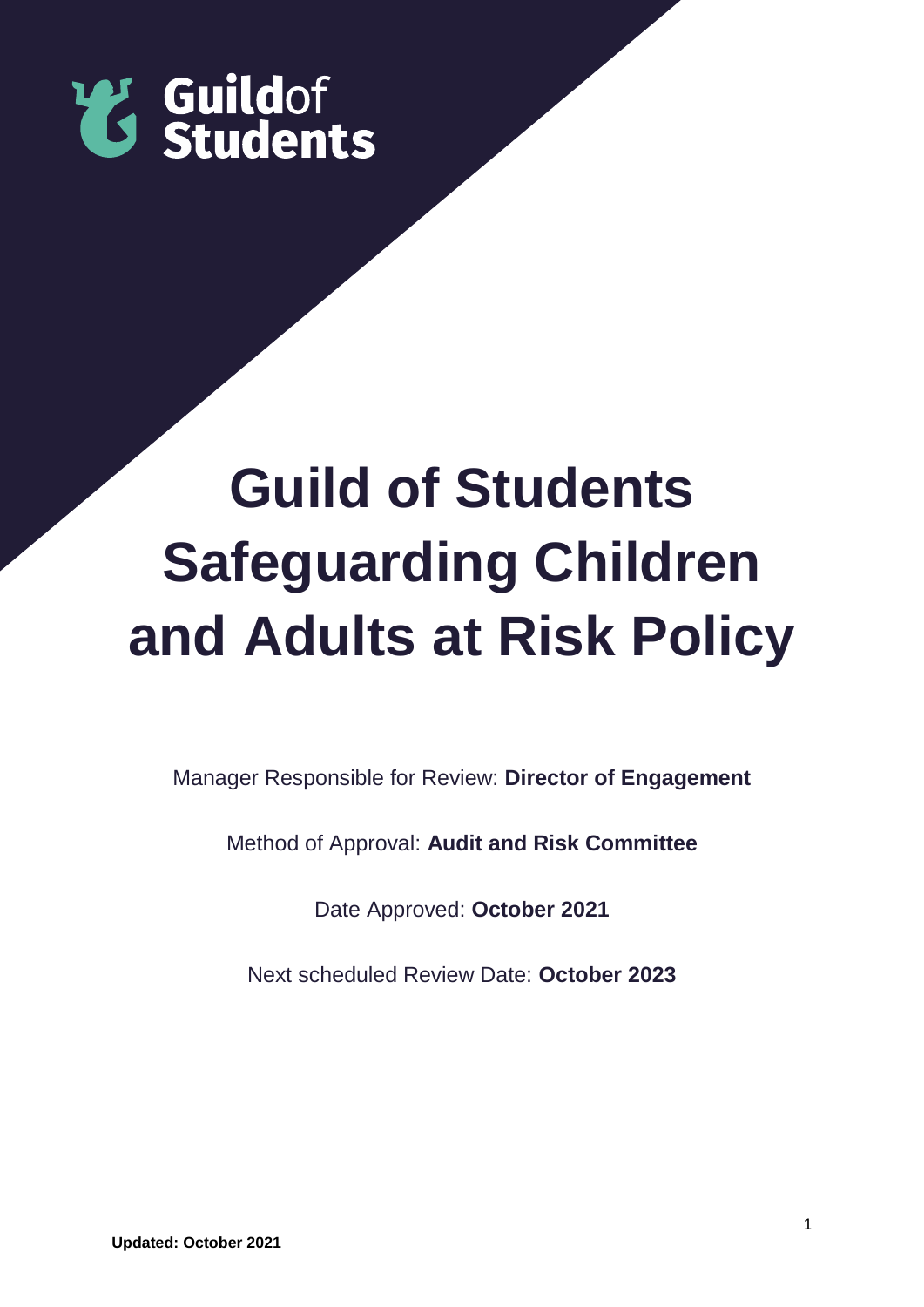## **Contents Page**

| 1. Introduction to Policy                 | Page 3 |
|-------------------------------------------|--------|
| 2. Scope of the Policy                    | Page 3 |
| 3. Role of Staff, Officers and Volunteers | Page 3 |
| 4. Guild's Safeguarding Group             | Page 4 |
| 5. Recruitment of Staff and Volunteers    | Page 5 |
| 6. Health and Safety                      | Page 6 |
| 7. Policy Review                          | Page 6 |

Appendix 1: Statement of best practice

Appendix 2: Reporting procedures (To be used by anyone)

Appendix 3: Procedures for reporting safeguarding concerns about a child or adult at risk (Guild of Students' use)

Appendix 4: Procedure for reporting safeguarding concerns about a Guild Staff member or an Officer or a Member of the Guild (Guild of Students' use)

Appendix 5: Safeguarding reporting flowchart (To be used by anyone)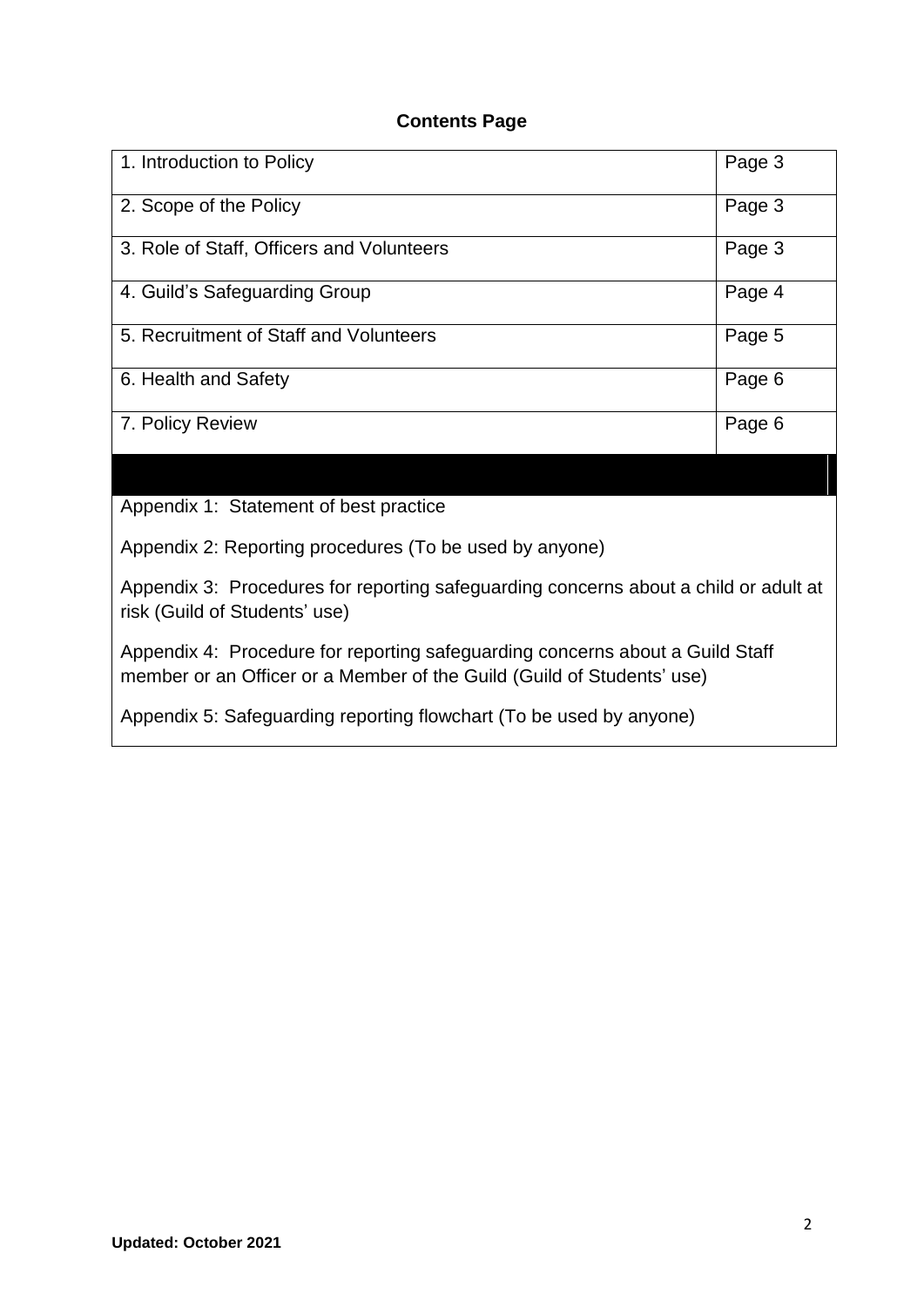# **Guild of Students Safeguarding Policy**

## **1. Introduction to Policy**

1.1. The University of Birmingham Guild of Students is committed to ensuring that a safe and supportive environment exists for all staff, Officers, volunteers, students and visitors to the Guild.

The Guild recognises that there are a number of circumstances in which children and adults at risk will come onto Guild premises or otherwise have contact with Guild staff, Officers, volunteers, students or visitors.

1.2. This policy will contribute to the protection and safeguarding of children and adults at risk, as well as staff, students and visitors to the Guild by:

- Clarifying the standards of behaviour for staff and volunteers;
- Outlining procedures to reduce potential risks;
- Addressing concerns and detailing reporting procedures.

# **2. Scope of the Policy**

2.1. This policy, procedures and guidance applies to all Guild staff, Officers, volunteers, students and visitors.

2.2. For the purpose of the policy, the following terms are used:

- A child is anyone under the age of 18.
- An adult at risk is a person aged 18 or older who has care and support needs, (whether or not these needs are being met); and, is experiencing or at risk of, abuse or neglect; and as a result of those care and support needs is unable to protect themselves from either the risk of, or the experience of abuse or neglect *(Safeguarding Adults, Birmingham Safeguarding Adults Board, 2016)*.
- Care and support needs are a mixture of practical, financial and emotional support for adults who need extra help to manage their lives and be independent.
- Safeguarding is embedding practices throughout the organisation to ensure the protection of children and adults at risk, wherever possible.
- Child and adult protection is responding to circumstances that arise.
- 2.3. Abuse may take a number of forms, including the following:
	- Physical abuse
	- Sexual abuse
	- Emotional abuse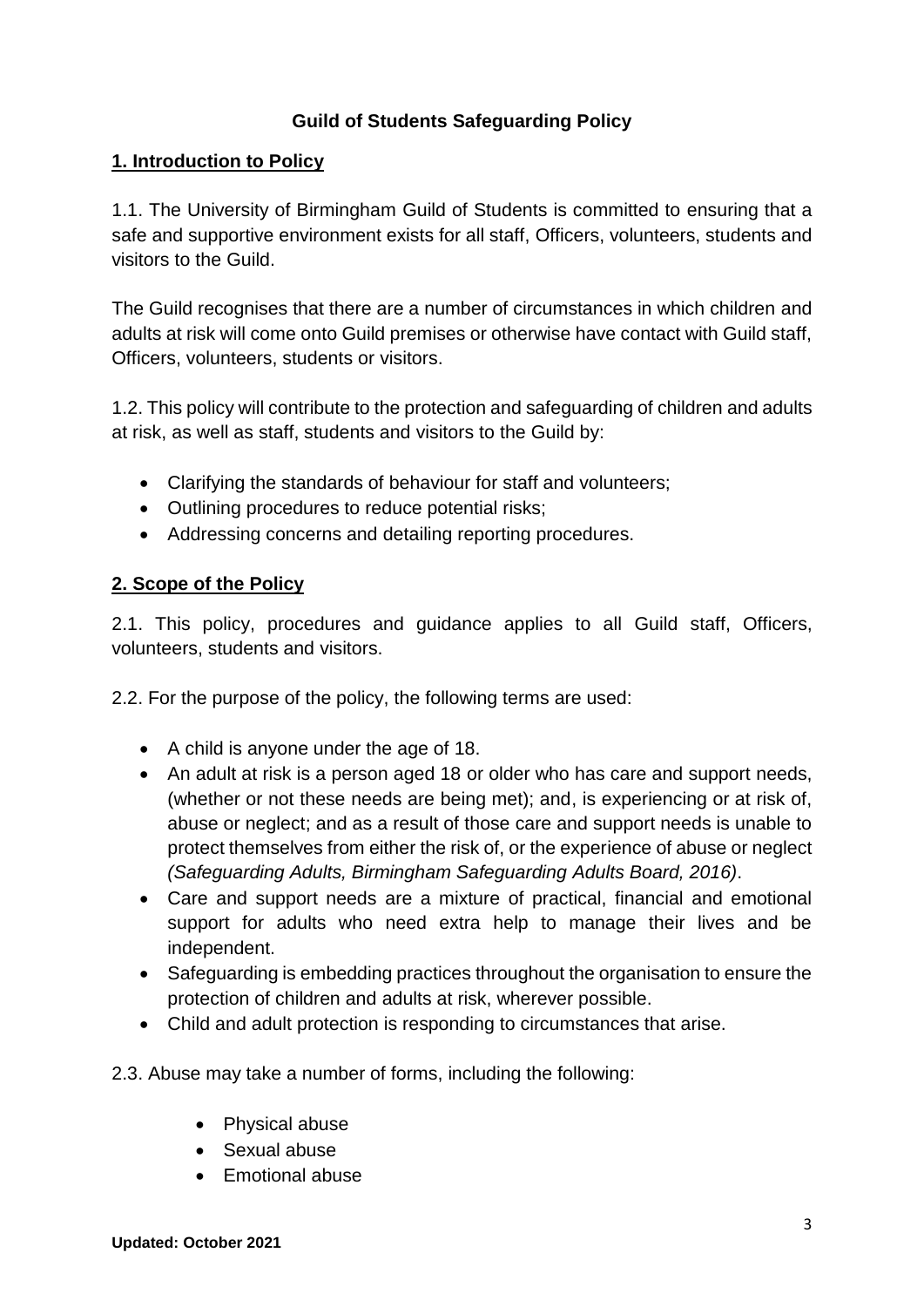- Bullying
- Neglect
- Financial (or material) abuse
- Children living away from home or gone missing
- Peer abuse, including bullying
- Racism
- Radicalisation
- Violent extremism
- Sexual exploitation
- Female genital mutilation
- Forced marriage
- Concealed pregnancy
- Child trafficking
- Modern Slavery
- eSafety
- County lines

# **3. Role of Guild Staff, Officers and Volunteers**

3.1. The Guild has outlined a Statement of Best Practice for Guild staff, Officers and volunteers who come into contact with children and/or adults at risk, through their activities with the Guild. The Statement **(Appendix 1)** sets out examples of behaviour to be regarded and appropriate.

3.2. All Guild staff, Officers and volunteers are expected to:

- Be familiar with this safeguarding policy;
- Understand their role in relation to safeguarding;
- Be aware that safeguarding allegations can be about anyone;
- Be alert to signs and indicators of possible abuse;
- Record concerns and give the record to the Guild's Safeguarding Officer or a member of the Safeguarding Group.
- Deal with a disclosure in line with the guidance **(Appendix 2),** inform a member of the Safeguarding Group immediately, and provide a written account as soon as possible.

# 3.3. Safeguarding Training

All relevant Guild staff, Officers and volunteers will receive safeguarding training and update briefings as appropriate.

The Safeguarding Officer and the HR & Admin department are responsible for ensuring that training is delivered and kept up to date. The Guild's Safeguarding Group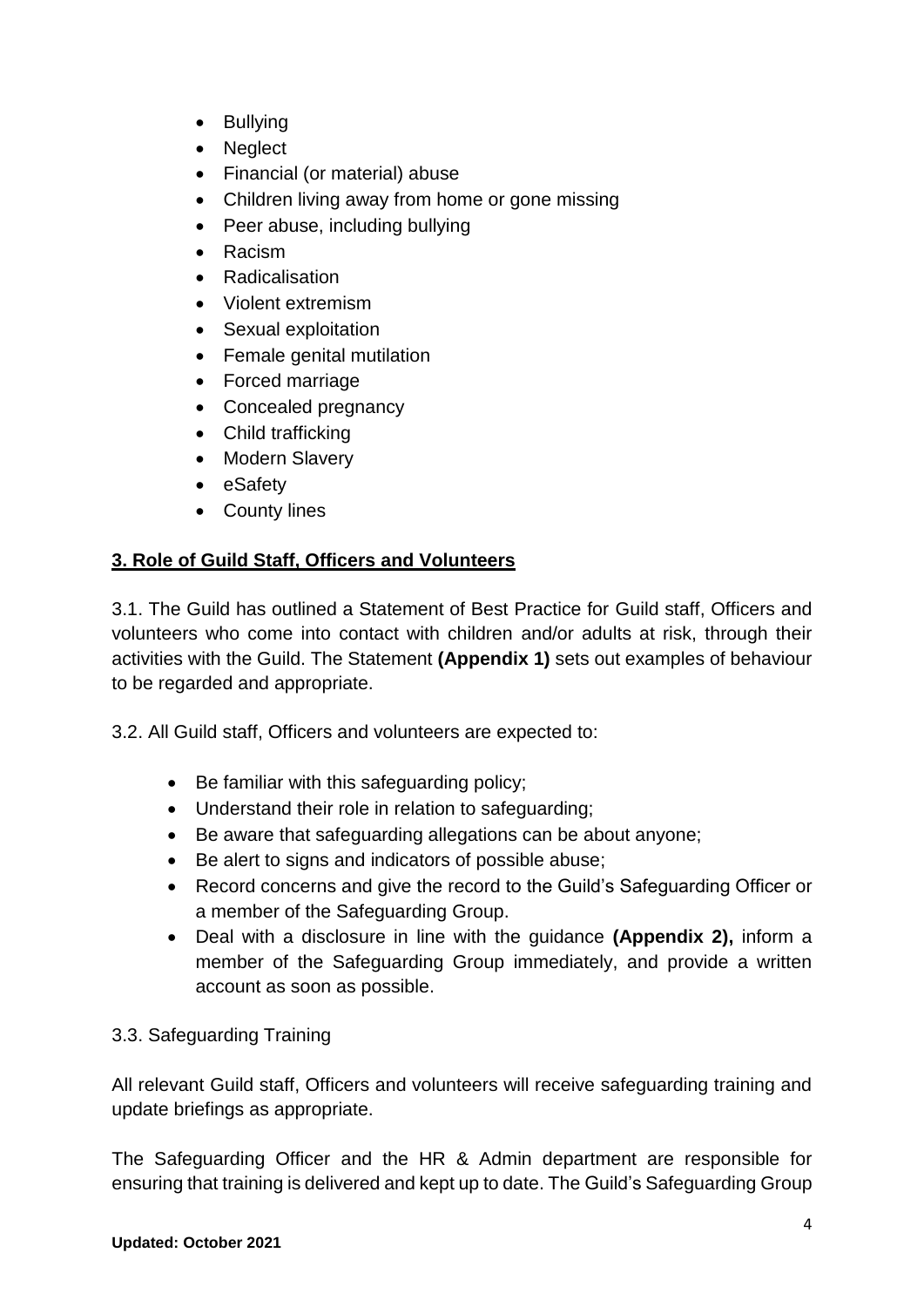is also responsible for ensuring that they keep their own knowledge to a high standard through attending appropriate training and keeping up to date on relevant legislation and good practice*.*

# **4. Guild's Safeguarding Group**

The Guild's Safeguarding Group consists of members of staff who are able to respond to safeguarding incidents.

# **Safeguarding Officer:**

1. Student Groups Manager

# **Deputy Safeguarding Officer:**

2. Director of Engagement

# **Support:**

- 3. HR and Admin Manager
- 4. Senior Student Group Coordinator (MedSoc & Volunteering)
- 5. Director of Support and Development
- 6.

The Safeguarding Group is available through [safeguarding@guild.bham.ac.uk](mailto:safeguarding@guild.bham.ac.uk)

4.1. The Safeguarding Officer is the first point of contact for dealing with any concerns that staff, Officers, students, volunteers or parents/guardians may have. The role involves:

- Reporting safeguarding concerns to the relevant bodies and members of staff;
- Keeping accurate records of the disclosure including the actions that have been taken by the relevant bodies and the Guild;
- Update and review the Safeguarding Policy and all relevant procedures on an annual basis, and ad hoc where required;
- Ensure there is a process for checking the suitability of staff and volunteers who wish to work or volunteer with children/adults at risk.

# **5. Recruitment of Staff and Volunteers**

# 5.1. Recruiting Staff

The Guild's HR department is responsible for deciding if a Guild role requires a Disclosure and Baring Service (DBS) check, as part of the recruitment procedure. The relevant Guild Senior Manager responsible for undertaking the interviews for the role will ensure that appropriate questions are asked as part of the interview process, to assess the suitability of the candidate in working with children and/or adults at risk.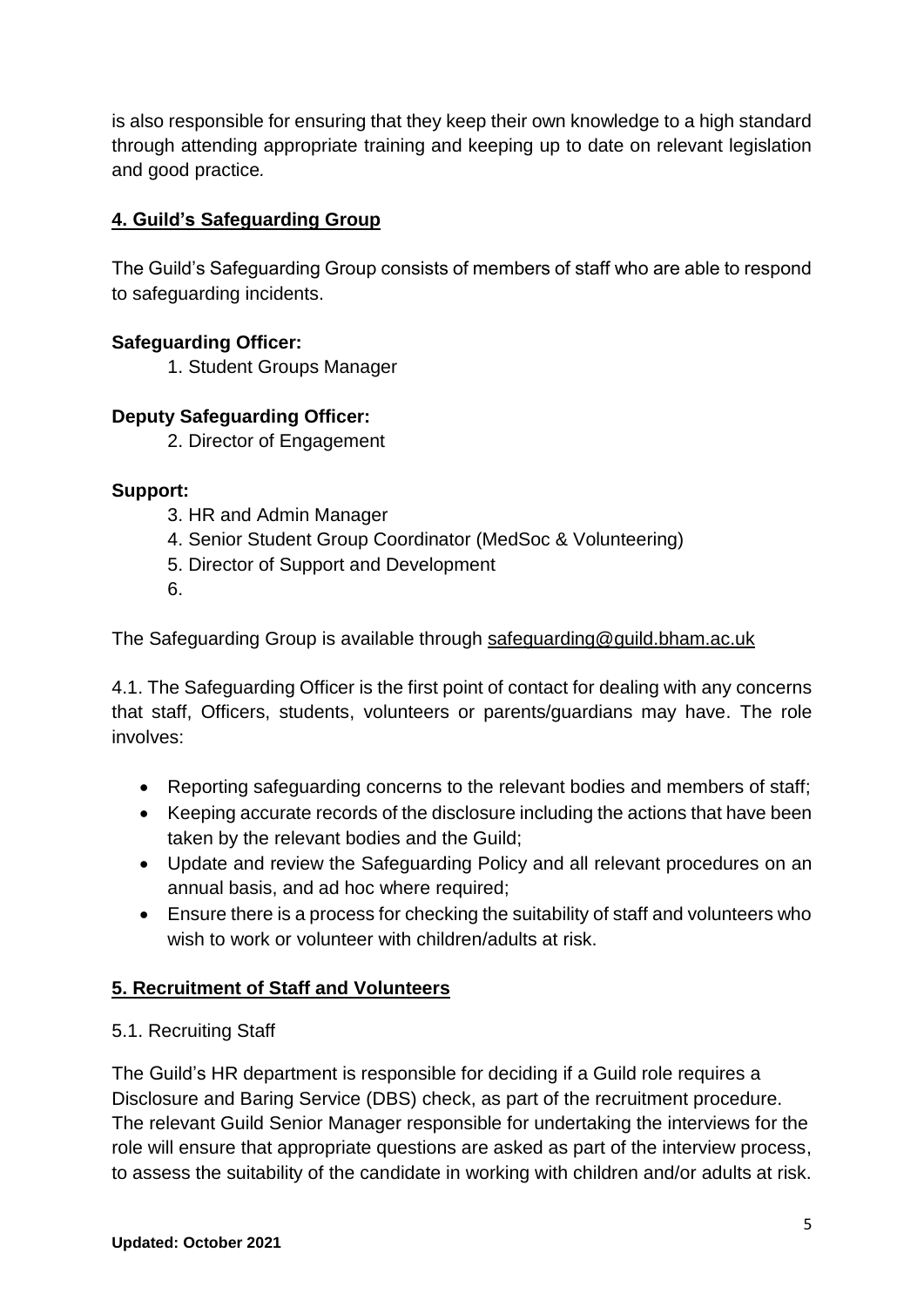## 5.2. Recruiting Volunteers

The Student Groups department is responsible for deciding if a Guild volunteering role requires a DBS check as part of the recruitment procedure.

Where appropriate students who volunteer with children and/or adults with care and support needs will:

- Successfully pass a recruitment and selection process;
- Undergo a DBS check at the appropriate level for the role, where applicable;
- DBS check being accepted by the Guild, where applicable;
- Completion of safeguarding training, online or in person.

#### 5.3. Criminal Record

A criminal record it will not necessarily stop a person from volunteering or working with the Guild. A review of the person's suitability will be conducted by the Safeguarding Officer, and/or the relevant Guild staff members. This review will include the nature of the offence, when the offence was committed, the staff/volunteer role, and any other supporting information that is provided.

## **6. Health and Safety**

The Guild has in place a Health & Safety Policy which outlines the Guild's requirements and commitments to ensure that Health and Safety is maintained within the organisation.

#### 6.1. Areas of Risk

There are a number of activities undertaken or facilitated by the Guild which bring children and/or adults at risk into contact with Guild staff, Officers, volunteers, students and visitors. The following are identified as activities which present key areas of risk:

- Organised visits, events and other activities on Guild premises;
- Organised visits, events and other activities undertaken in venues away from Guild premises;
- Children and adults at risk attending events or activities organised or facilitated by the Guild.

#### 6.2. Risk Assessments for Organised Activities

The organisers will ensure that appropriate risk assessments have been completed, and where appropriate liaised with a member of the Guild's Safeguarding Group.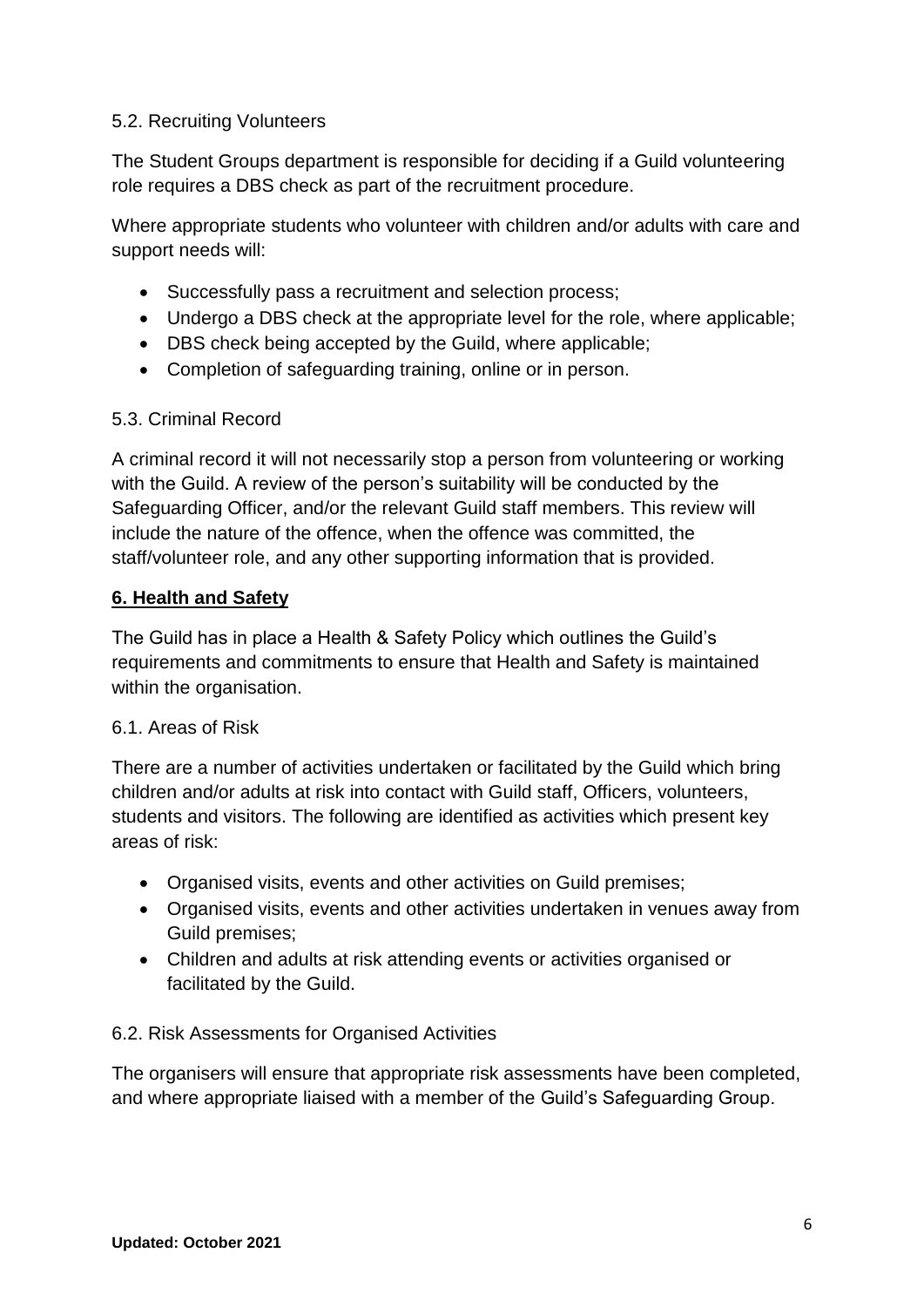Where a student group, association or society organises an activity with children and/or adults at risk, it is expected that the appropriate staff member ensures that the appropriate risk assessments have been completed.

It is expected that for visits by or to schools where members of staff of that school are in attendance, the school will compete their own risk assessment and take on its own safeguarding procedures.

# **7. Policy Review**

This policy will be reviewed by the Guild's Safeguarding Group annually, and when there are changes in legislation, or best practice.

Updated: October 2021 Updated by: Guild Safeguarding Officer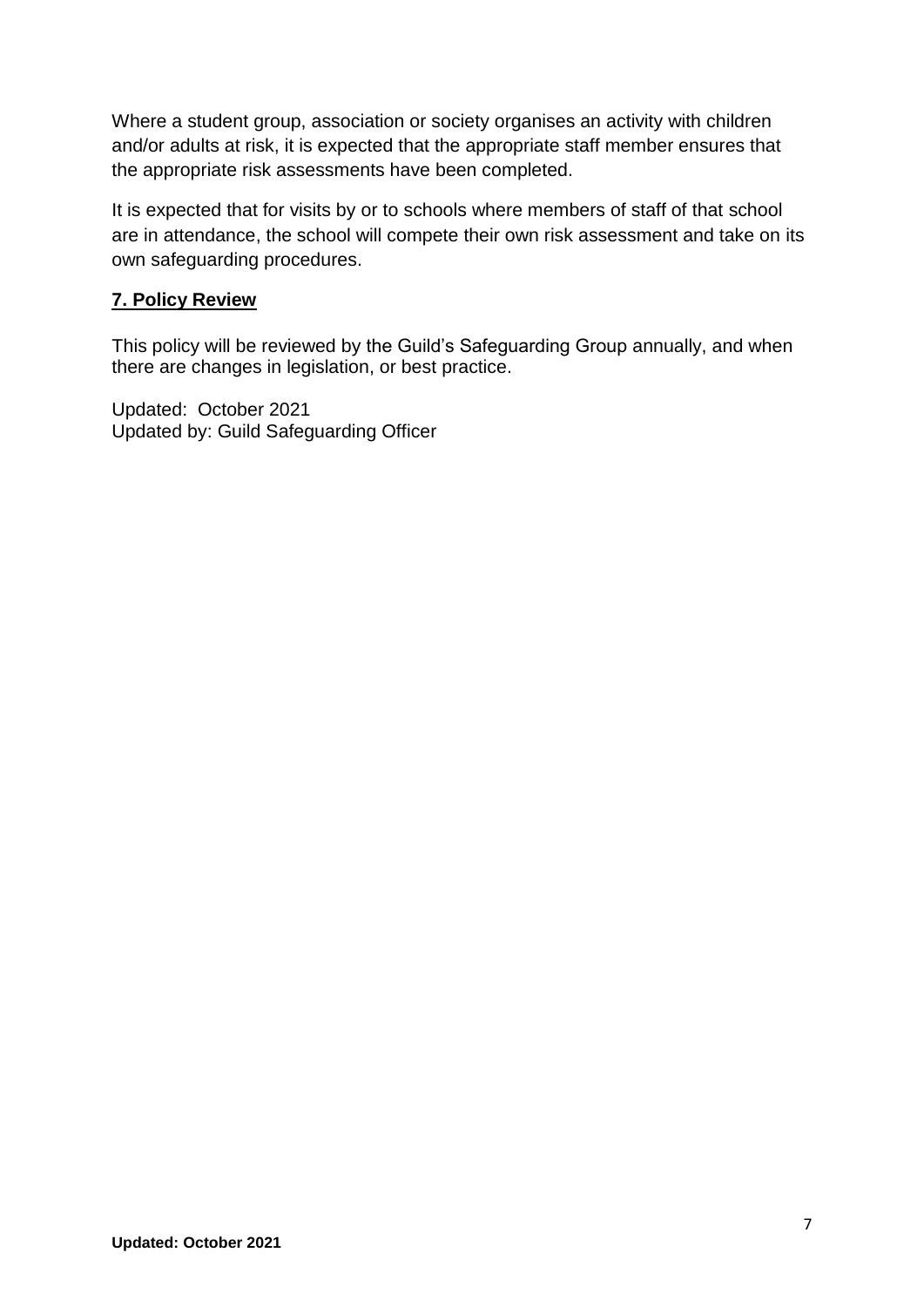# **Statement of Best Practice**

All Guild staff, Officers and volunteers are requested to demonstrate professional behaviour towards all individuals they come into contact with, and understand that allegations or concerns can be made against anyone including a member of staff, Officer or volunteer.

## **Expected practice by staff and volunteers:**

#### **Guild staff, Officers and volunteers should:**

- Treat everyone with fairness, equality and respect;
- Be aware that physical contact with an individual may be misinterpreted;
- Retain a professional approach, including physical contact (unless it is reasonably necessary to do so for health or safety reasons, or teaching and learning) and avoid inappropriate familiarity;
- Always have the appropriate number of staff or volunteers attending the activity;
- Complete the appropriate level of safeguarding training;
- If applicable, undertake a DBS Check through the Guild at the appropriate level, which has been seen and accepted by the Guild;
- Report any allegations or concerns using the Guild's Safeguarding Procedures.

#### **Guild staff, Officers and volunteers should avoid:**

- Being alone with children or adults at risk, such as in a room with the door closed;
- Making inappropriate contact using social media or other forms of communication;
- Smoking, drinking alcohol or swearing in company of children or adults at risk;
- Lending to or borrowing from children or adults at risk;
- Photographing or filming children or adults at risk without informed consent from the appropriate person;
- Transporting children or adults at risk in private vehicles, unless it is a life threatening situation and no other option is available.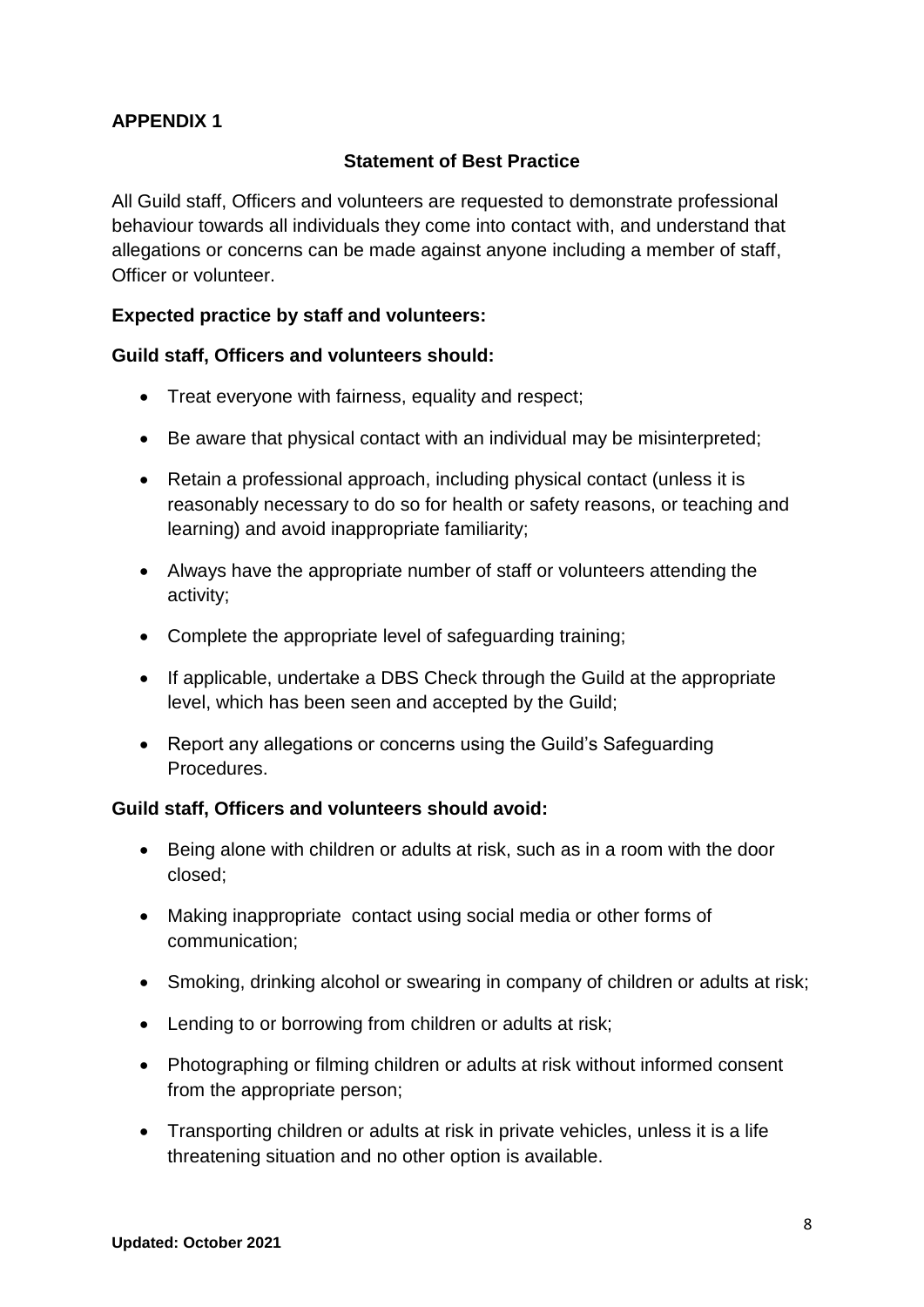## **Reporting Procedures (To be used by anyone)**

#### **1. A concern should be reported if:**

- A child or adult at risk discloses information about abuse or inappropriate behaviour;
- Information is disclosed or behaviour witnessed about a Guild member of staff/ volunteer that could constitute abuse or inappropriate behaviour;
- Something doesn't feel quite right.

## **1.1 How to report a concern:**

#### **In an emergency or if a crime has been committed:**

- Call 999 and ask for the Police if someone is in immediate danger
- Inform the Guild's Safeguarding Group to make them aware of the situation.

Immediate danger refers to situations where the welfare of the child/adult at risk is in clear and immediate danger.

#### **Office Hours (Monday to Friday 9am – 5pm)**

 Within working hours concerns can be reported by talking directly to the Safeguarding Officer or e-mailing [safeguarding@guild.bham.ac.uk.](mailto:safeguarding@guild.bham.ac.uk)

#### **Outside of Office Hours (Monday to Friday 5pm – 9am, Saturday or Sunday)**

If a concern occurs out of hours and the reporter does not feel it can wait until office hours to report, they must contact emergency duty team – 0121 675 4806.

#### **1.2 Volunteering/working with an external organisation**

If the activity takes place within an external organisation and the concern is about a child or adult at risk, report any concerns to the Safeguarding Officer of that organisation, who is then responsible for making the referral to the relevant authority. The volunteer/staff member should also make the Guild's Safeguarding Officer aware of the disclosure and the actions that are being taken to report the disclosure.

#### **2. How to deal with a disclosure**

It is not your responsibility to decide whether or not abuse has taken place. That is the responsibility of social services, the police or any other relevant body.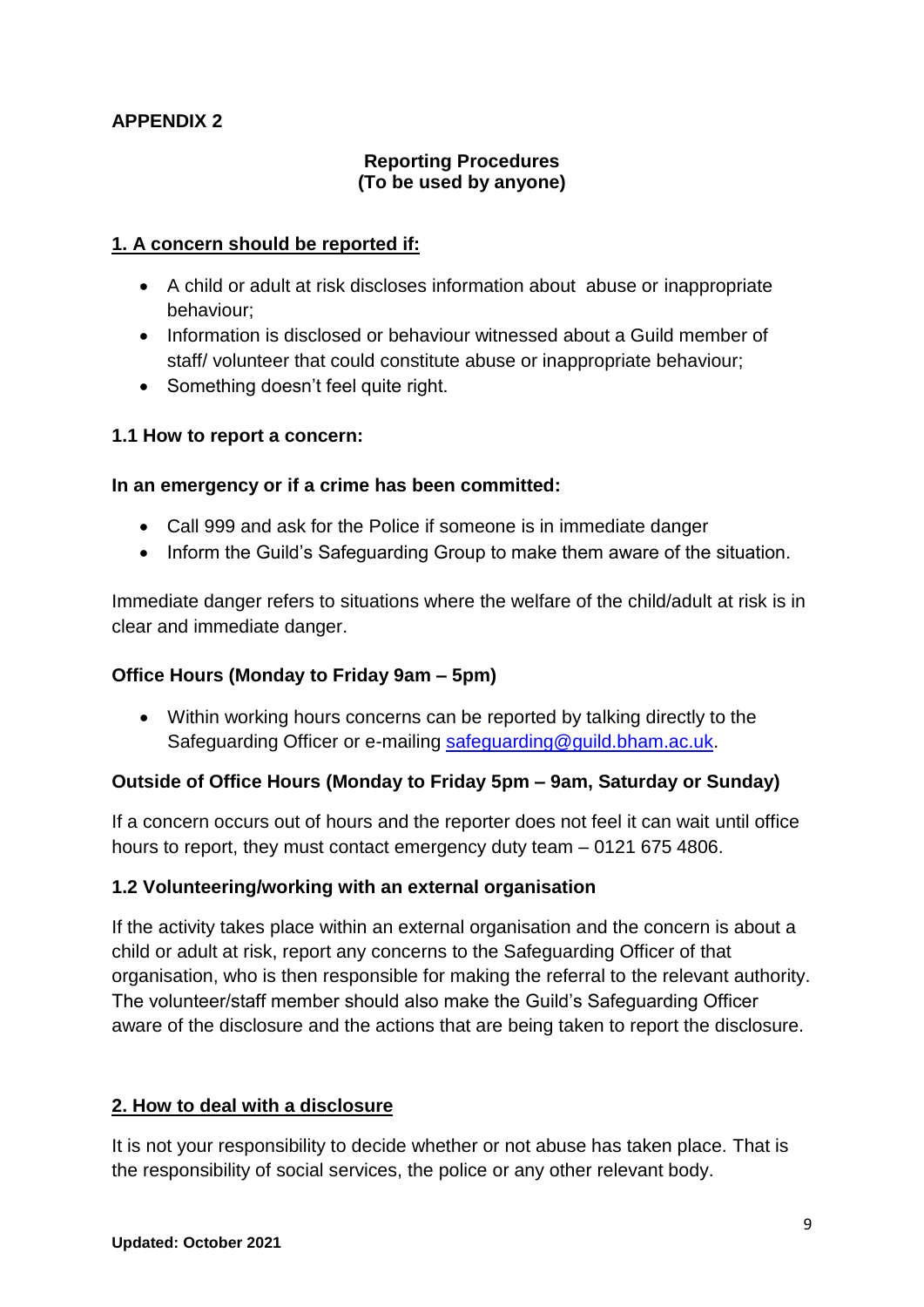It is important to remember the following when a child/adult makes a disclosure:

- It is your responsibility to act as soon as possible on any concerns so the appropriate people/authorities can be contacted;
- You will need to make it clear that you cannot keep secrets and you will have to pass it on. If they decide not to tell you after hearing this, do not pressure them;
- Remain calm and caring;
- Take time to listen and reassure them that it's okay to tell;
- Try and get as much information as possible, but not to ask leading questions or investigate;
- Report any safeguarding concerns to the Safeguarding Officer following the appropriate procedure as soon as possible.

# **3. How the Guild will deal with the concern**

The Safeguarding Officer or another appropriate member of staff will reply to emails sent to safequarding@quild.bham.ac.uk within 1 working day to acknowledge that it has been received. It may not be appropriate to inform the reporter about the outcome of the referral due to data protection issues. However, the reporter should be kept up to date as much as possible, and if appropriate, with the progress of the referral.

# **3.1 Safeguarding referral about a child or adult at risk**

Safeguarding concerns about a child or adult at risk will be dealt with by the Safeguarding Officer, or another named staff member who will follow the 'Reporting an observation or disclosure about a child or adult at risk procedure' *(Appendix 3).* 

# **3.2 Safeguarding referral about Guild staff member, Officer or Member of the Guild**

Safeguarding concerns about Guild Staff member, Officer or Member of the Guild will be dealt with by the Safeguarding Officer, or another named staff member who will follow the 'Procedure for reporting safeguarding concerns about a Guild Staff member or an Officer or a Member of the Guild' *(Appendix 4).* 

# **4. Serious Case/Reporting Review**

The Safeguarding Officer will produce an annual report outlining any safeguarding issues that have occurred and make recommendations for changes that will improve safeguarding practice. The report will be submitted to the Audit and Risk Committee for review.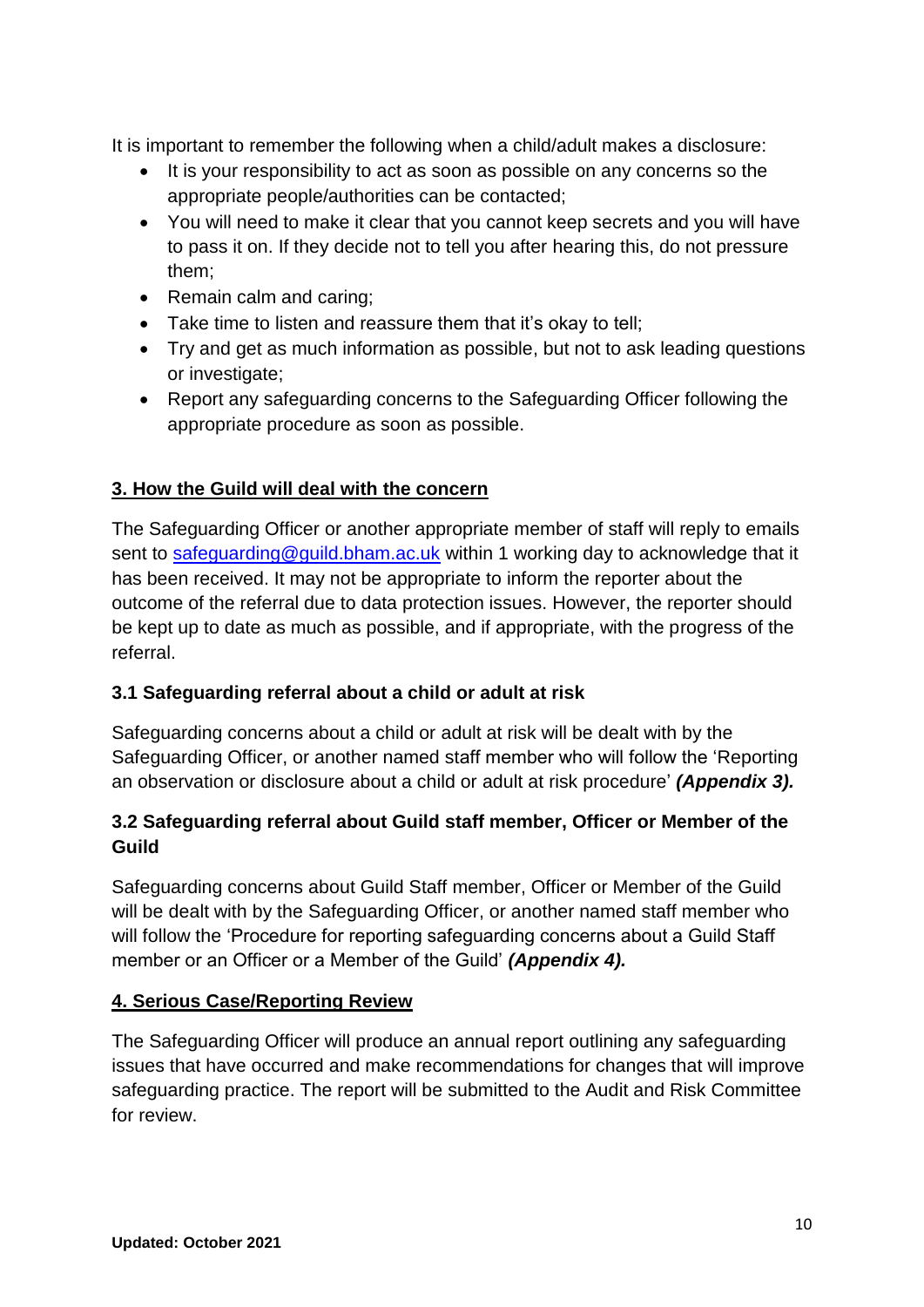# **Procedures for reporting safeguarding concerns about a child or adult at risk (For Guild of Students' use)**

## **1. Guild's Safeguarding Group:**

The Guild's Safeguarding Group consists of members of staff who are able to respond to safeguarding incidents. The first point of contact for the concern should be the Safeguarding Officer. In the absence of the Safeguarding Officer, the Deputy Safeguarding Officer is responsible for dealing with all concerns, and there on the support team.

- **Safeguarding Officer:** Student Groups Manager
- **Deputy Safeguarding Officer**: Director of Engagement
- **Support:** HR and Admin Manager; Senior Student Group Coordinator (MedSoc & Volunteering; Director of Support and Development; Other staff where appropriate.

# **1.1. Has a referral been made about the same child or adult at risk before?**

The named person is to check the Safeguarding Referrals folder to read through any previous referrals that may have been made about the child or adult at risk.

# **1.2. Complete a multi-agency referral form**

The Multi Agency Referral Form is used to record all the information relating to the concern that the named person has received, either via e-mail, phone or face to face.

If the child or adult at risk attends a Community Volunteering Group activity, a parental consent/emergency contact form will have all the information that is required to complete the form. The forms are held by the Student Groups department.

# **1.3. Storing confidential information**

The information relating to the concern will be stored in a restricted file, which will only be accessible to the named people in this procedure.

# **1.4. Reporting concerns about a child**

The Children's Advice and Support Service (CASS) is the route to access the Multi-Agency Safeguarding Hub (MASH) to report/discuss safeguarding concerns for a child. MASH is a multi-agency team which co-locates key safeguarding agencies including professionals from social care, police, health and education.

Phone: 0121 303 1888 Email: cass@birminghamchildrenstrust.co.uk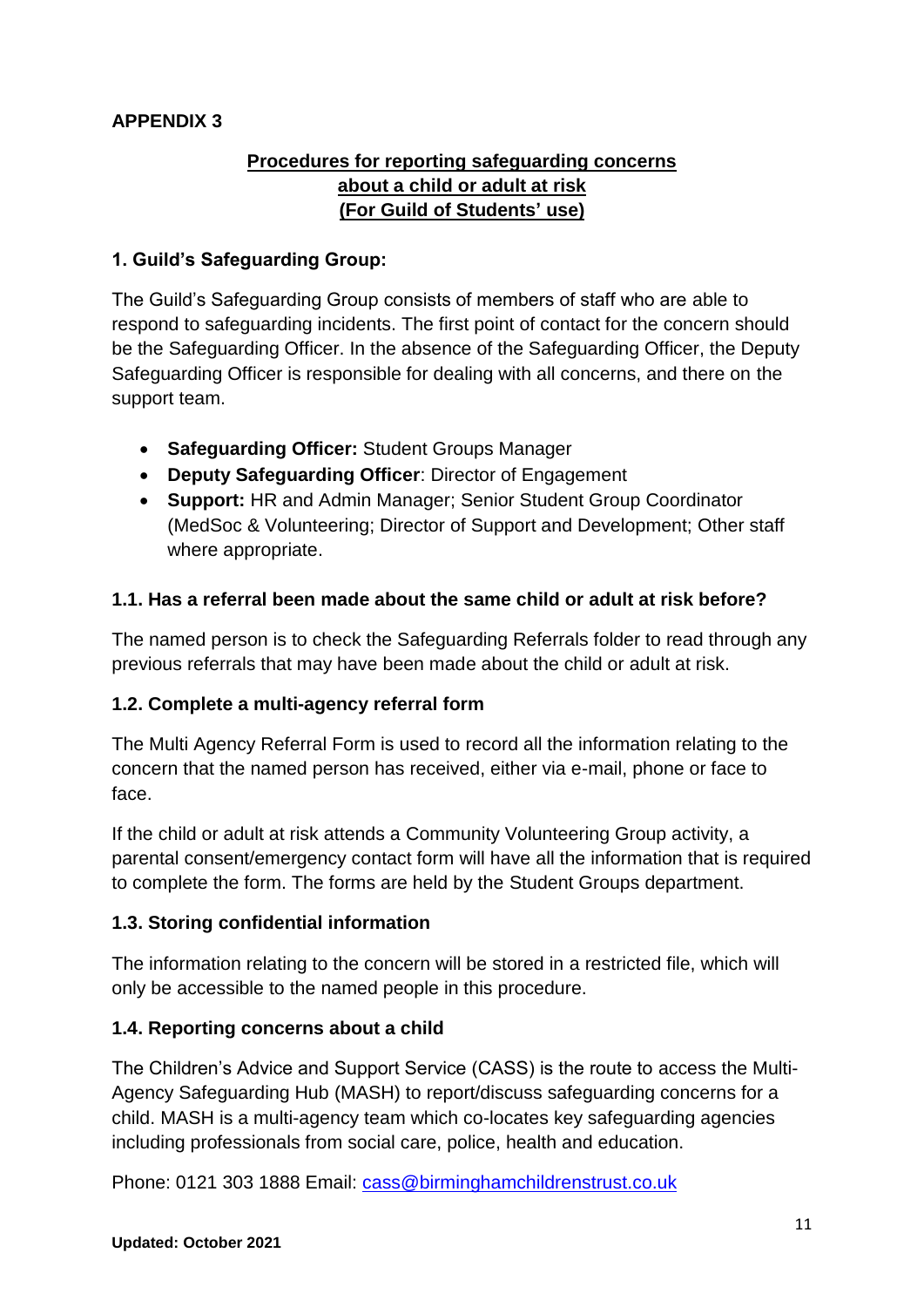# **1.5. Reporting concerns about an adult**

The Birmingham City Council Adults and Communities Access Point (ACAP) is the route to report/discus safeguarding concerns for an adult.

Phone: 0121 303 1234 Email: [ACAP@birmingham.gov.uk](mailto:ACAP@birmingham.gov.uk)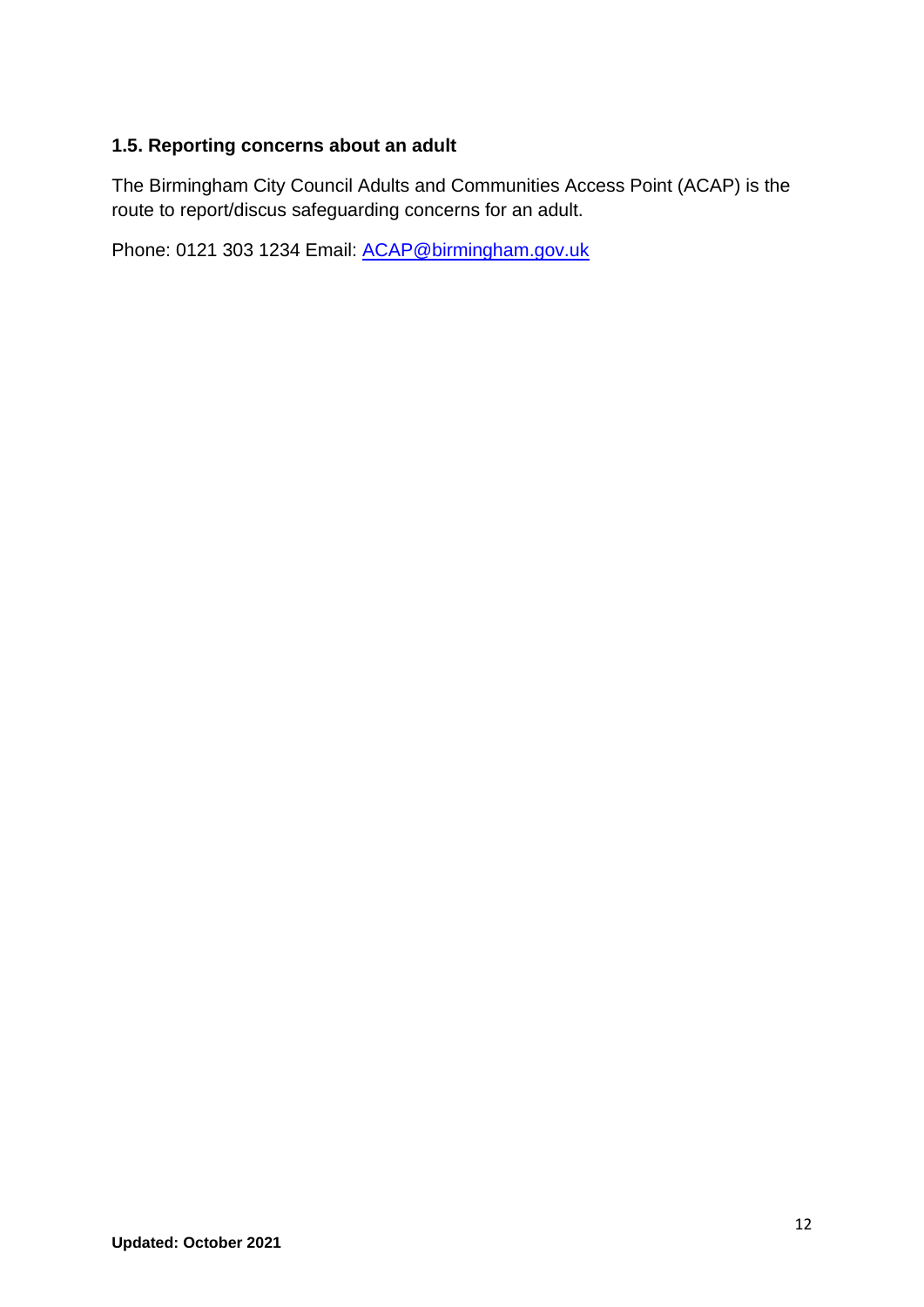#### **Procedure for reporting safeguarding concerns about a Guild Staff member or an Officer or a Member of the Guild of Students (For Guild of Students' use)**

# **1. Scope of procedure**

In accordance with the Safeguarding Policy, this procedure must be followed when either:

- A child or adult at risk has made a disclosure about a Guild Staff member or Officer or Member of the Guild of Students
- An individual (reporter) has observed an incident involving a Guild member of Staff or Officer or member of the Guild of Students that is considered to be a safeguarding issue.

If the disclosure or observation is regarding a disclosure that does not involve a Guild Staff member, Officer or member of the Guild of Students, please refer to the reporting safeguarding concerns about a child or adult at risk procedure *(***Appendix 3)**

If the disclosure or observation is about a member of staff, Officer or volunteer from another organisation, please report the concern to the appropriate person within that organisation who will take a lead on reporting it. Contact the Guild's Safeguarding Officer on [safeguarding@guild.bham.ac.uk](mailto:safeguarding@guild.bham.ac.uk) for advice, if required.

#### **2. Guild's Safeguarding Group**

The Guild's Safeguarding Group consists of members of staff who are able to respond to safeguarding incidents. The first point of contact for the concern should be the Safeguarding Officer. In the absence of the Safeguarding Officer, the Deputy Safeguarding Officer is responsible for dealing with all concerns, and those on the support team.

- 1. **Safeguarding Officer:** Student Groups Manager
- 2. **Deputy Safeguarding Officer:** Director of Engagement
- 3. **Support:** HR and Admin Manager; Senior Student Group Coordinator (MedSoc & Volunteering); Director of Support and Development; Other staff where appropriate.

#### **3. How to report a concern**

#### **3.1. Is the child/adult in immediate danger?**

- Call 999 and ask for the Police if someone is in immediate danger
- Inform the Guild's Safeguarding Group to make them aware of the situation.

Immediate danger refers to situations where the welfare of the child/adult is in clear and immediate danger.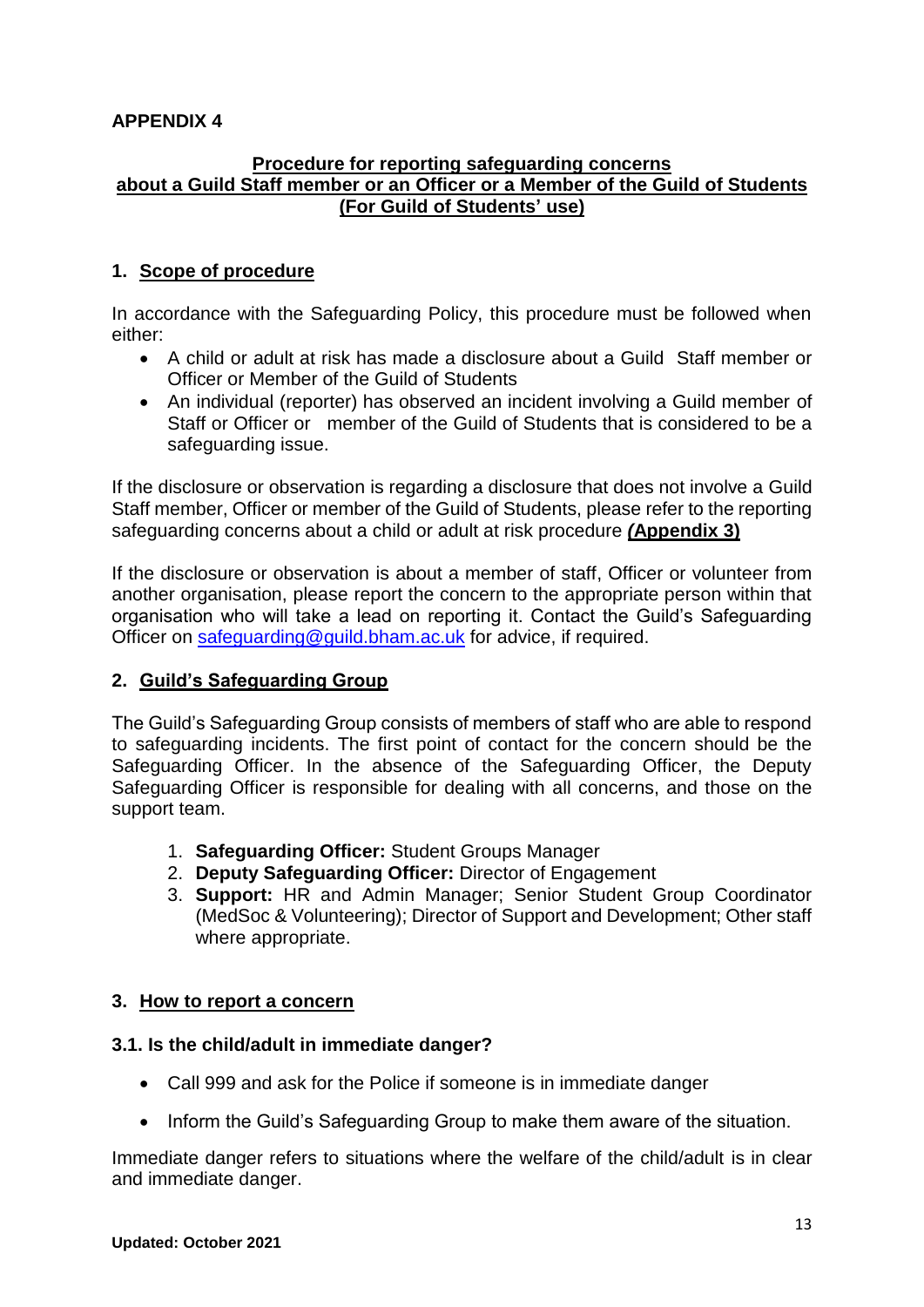# **3.2. Office Hours (Monday to Friday 9am – 5pm)**

Within working hours concerns can be reported by taking directly to the Safeguarding Officer, or member of the Group, via e-mailing [safeguarding@guild.bham.ac.uk,](mailto:safeguarding@guild.bham.ac.uk) telephone or in person providing the following information:

- $\circ$  The name/s of the Guild staff member and/or volunteer that you have concerns about
- o The date, time and location that the incident occurred
- o The child/adult at risk name, age and address
- o Details of the incident
- o Name of the group/activity that they were participating in
- o Contact details of the reporter

#### **3.3. Information the Safeguarding Officer will record**

The named person makes notes on the concern making sure the following information is obtained.

- o The name/s of the Guild staff member and/or volunteer that you have concerns about
- o The date, time and location that the incident occurred
- o The child/adult at risk name, age and address
- o Details of the incident
- o Name of the group/activity that they were participating in
- o Contact details of the reporter

Ensure you have kept thorough notes and, if possible, ask the reporter to sign the notes. However, the interviewer should not request any more information than is needed. In depth interviews about the incident should only be carried out by relevant external agencies.

If calling or reporting in person and no named staff are available, reception staff will request the reporters contact details and sends an e-mail to [safeguarding@guild.bham.ac.uk](mailto:safeguarding@guild.bham.ac.uk) which will be picked up by the relevant named person. If the reporter feels that their complaint is urgent and needs to be dealt with immediately, Guild staff should inform them to contact the Police.

# **3.4 Outside of Office Hours (Monday to Friday 5pm – 9am, Saturday or Sunday)**

If a concern occurs out of hours and the reporter does not feel it can wait until office hours to report, they must contact emergency duty team:

- Adults and Communities Access Point (ACAP) 0121 675 4806
- Children's Advice and Support Service (CASS) 0121 675 4806

#### **4. How concerns are recorded by the Guild**

#### **4.1 Complete a multi-agency referral form**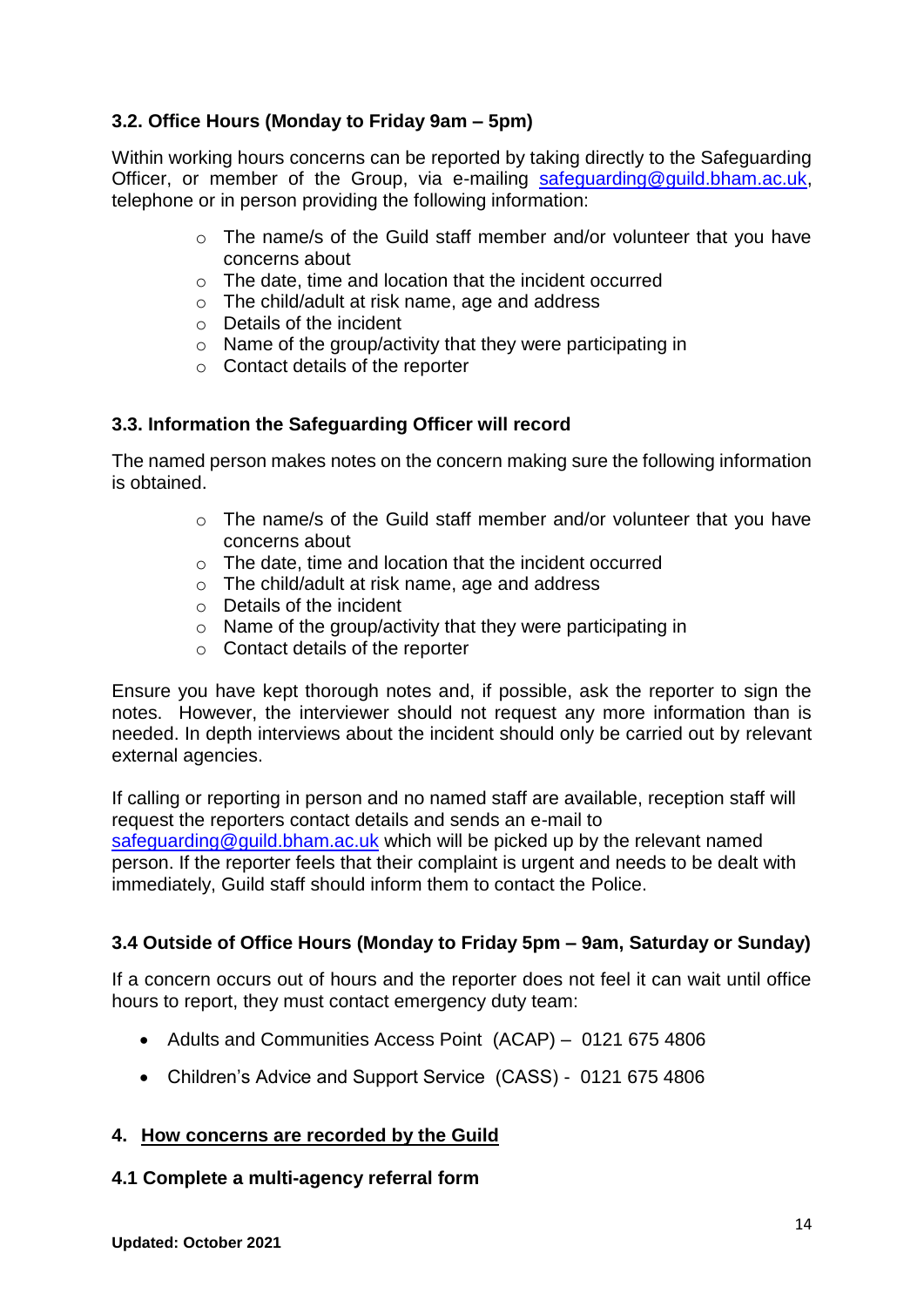The Multi Agency Referral Form is used to record all the information relating to the concern that the named person has received, either via e-mail, phone or face to face.

#### **4.2. Storing confidential information**

The information relating to the concern will be stored securely and only be accessed by the named people in this procedure.

## **5. How concerns are referred**

The named person with support as required from the safeguarding group, will assess the information recorded on the Multi Agency Referral Form the information recorded could:

- o indicate a criminal offence has been committed by the staff/Officer/member, or
- o That an adult at risk/child may have been harmed by the staff/Officer/member,  $\alpha$ r
- $\circ$  the individual has behaved in a manner that could indicates they are unsuitable to work or volunteer with children or adults at risk

If any of the above is identified as happening, or there is evidence to suggest that any of the above may have happened, the named person must refer the concern to the Position of Trust team (POT) through the Local Authority Designated Officers (LADO)

LADO: 0121 675 1669, [Ladoteam@birminghamchildrenstrust.co.uk](mailto:Ladoteam@birminghamchildrenstrust.co.uk) .

# **5.2 LADO**

LADO will advise you on the best course of action to take and allocate a LADO team member to lead on the case. The Guild is not responsible for coming to a conclusion on the outcome of a referral. Once a LADO team member has been allocated, they will retain overall management of the process:

LADO may request further information from the Guild such as previous work or volunteering history of the person, whether the child/adult at risk have made similar allegations and current contact the person has with children/adults at risk. This information can be found by consulting with the Safeguarding Officer and the HR Manager.

#### **5.3 Strategy Meetings**

A strategy meeting between the Guild, LADO, and any other appropriate organisations may be organised to discuss how to progress with the complaint. The LADO will lead these meetings.

#### **5.4 Investigating a complaint**

If it is decided that an investigation must take place, LADO will retain overall responsibility of the investigation and agree timescales of the investigation and measures for progress with the Guild. The Guild and LADO will identify the scope of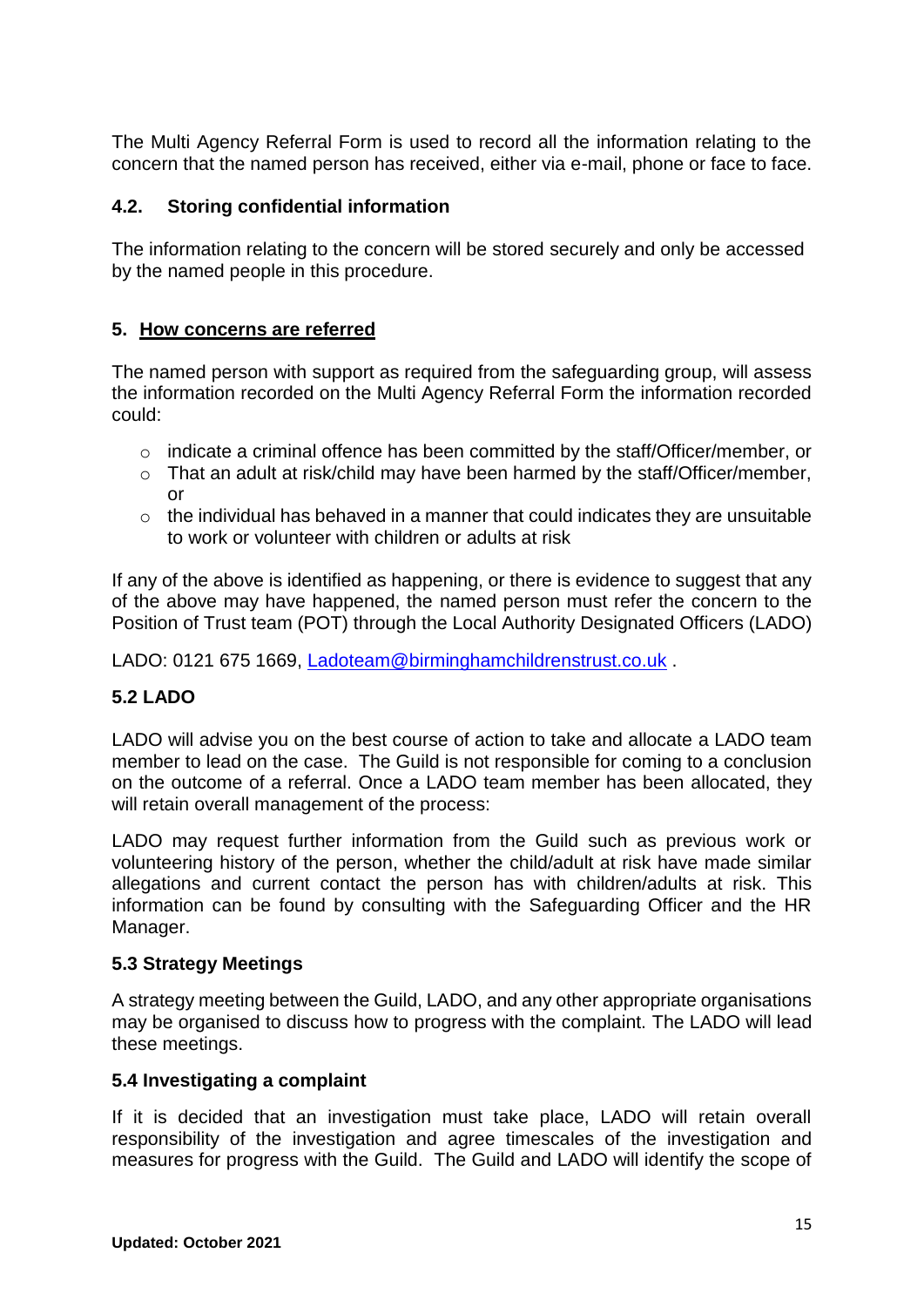the investigation, whether a specialist assessment is advisable, and whether the individual is suspended during investigation. The investigation should

- Be fact-finding and ensure standards for safeguarding children are observed whilst maintaining the balance of fairness for the employee.
- Include the views of the LADO and professionals consulted previously.
- Evidence must be gathered which establishes, on the balance of probabilities, what behaviour or incident led to the allegation or concern.
- In cases where a disciplinary investigation follows an initial criminal investigation prior agreement should have been reached that witness statements taken by the Police will be shared with the employer for use in potential disciplinary processes.
- If the criminal investigation has resulted in a charge, it may be necessary for court transcripts to be included within the disciplinary evidence.
- When a criminal investigation has not been initiated and no witness statements are available, advice should be taken from the LADO with regards to obtaining sufficient information.

Information collated should determine whether a disciplinary hearing is required, or if not, whether LADO should be contacted to discuss what options would be appropriate to support the staff/member and child/adult at risk.

# **5.5 Outcome of investigation**

Once LADO have investigated the complaint, a course of action is agreed, which could include:

- A referral to the LADO Team using the 'Management of Allegations against Person in a Position of Trust (POT) referral/consultation' form.
- A referral to social services, as there are grounds to suspect that the child has been abused but there is no reason to suspect that this is as a result of actions of the person. Ask the Safeguarding Officer for support in making the referral or follow the Reporting Concerns about a child or adult at risk procedure (appendix 3).
- There is no case to answer and no action is required.
- The initial investigation establishes that the allegation does not involve a criminal offence but does involve behaviour that must be dealt with through disciplinary investigation following the appropriate Guild Disciplinary Procedure.
- Whether the allegation meets the agreed threshold and a strategy meeting is needed or a similar meeting to determine whether the person's suitability to continue working with children has been called into question.
- Whether the suspension of the adult and a referral to the Disclosure and Barring Service (DBS)is appropriate because:
	- $\circ$  There is a cause to suspect a child is at risk of significant harm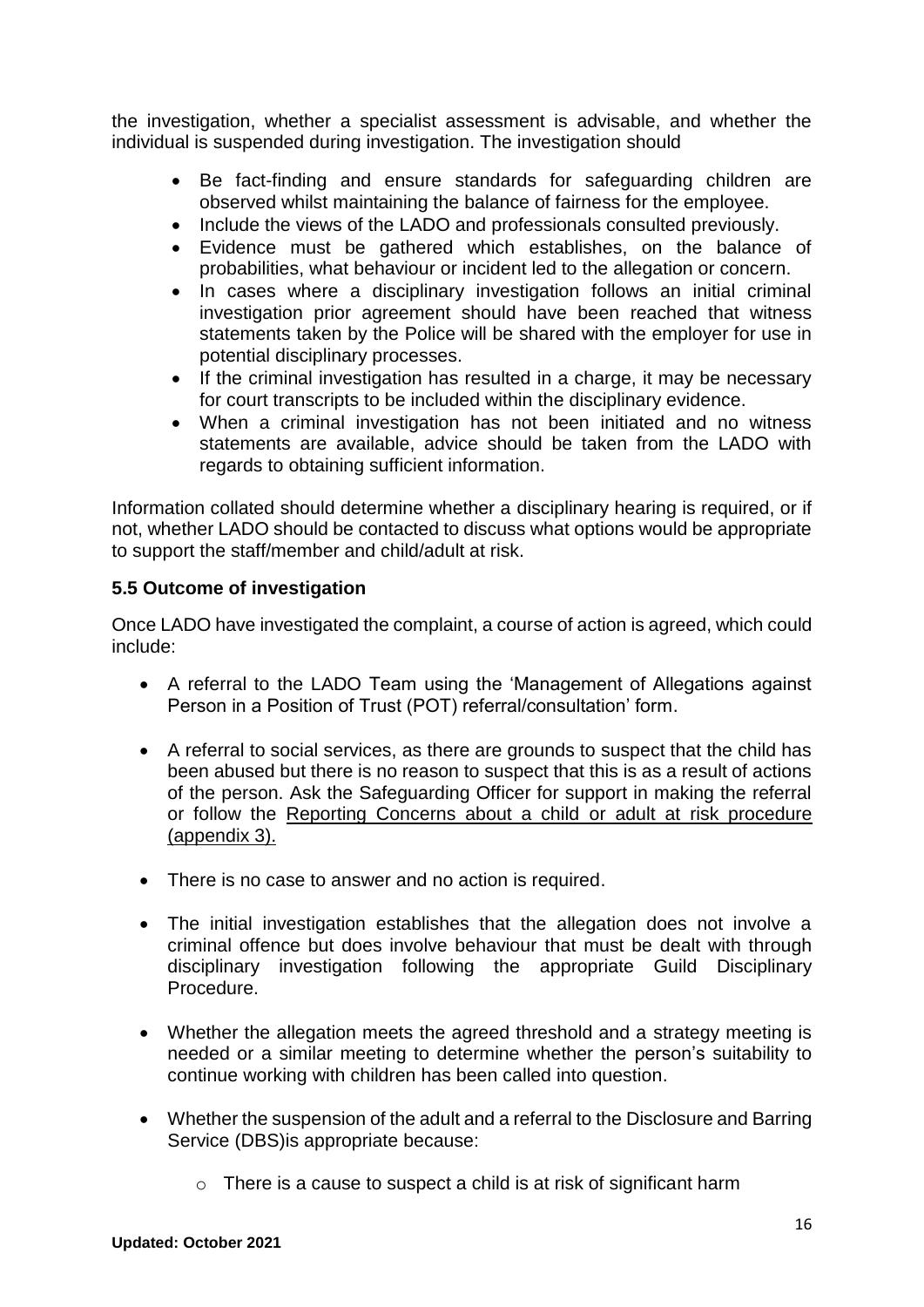- o The allegation warrants investigation by the police, or
- o The allegation is so serious that it might be grounds for dismissal

The LADO will also confirm what information should be shared with external agencies and the person at the centre of the investigation. The safeguarding incident will also be reported to the Charity Commission via a serious incident report.

#### **5.6 Maintaining confidentiality**

The Guild and LADO have a responsibility to safeguard confidentiality. Sensitive information will only be disclosed on a need to know basis.

Based on the recommendations of the LADO the outcome of the initial investigation will be passed on internally to:

- The individual who the complaint is against
- The Chief Executive
- The President (when the investigation is regarding an Officer)
- HR & Admin Manager

Based on the recommendations of the LADO, the outcome of the initial investigation will be passed on externally to:

- The reporter
- Parents/guardian of the child
- The adult at risk or an appropriate guardian

#### **5.7 Support for the Individual who the allegation is against**

The HR & Admin Manager will act to manage and minimise the stress inherent in the allegations and disciplinary process. The individual will be informed of concerns or allegations as soon as possible after the LADO has been consulted, and given an explanation of the likely course of action, unless there is an objection by social care or Police.

The HR & Admin Manager will:

- Advise the individual to contact their Trade Union representative, if they have one.
- Give access to welfare counselling or medical advice as appropriate.
- If the individual is suspended, ensure that they are kept informed of both the progress of their case and current work-related issues.
- Not discourage social contact with colleagues and friends, except where it is likely to be prejudicial to the gathering and presentation of evidence.
- Make the individual aware of the concerns and why their suitability to work with children is being questioned and given the opportunity to state their case.
- Manage the return of the individual to work/volunteering following a suspension to facilitate their reintegration. This may involve informal counselling, guidance, support, reassurance and help to rebuild confidence in working with children.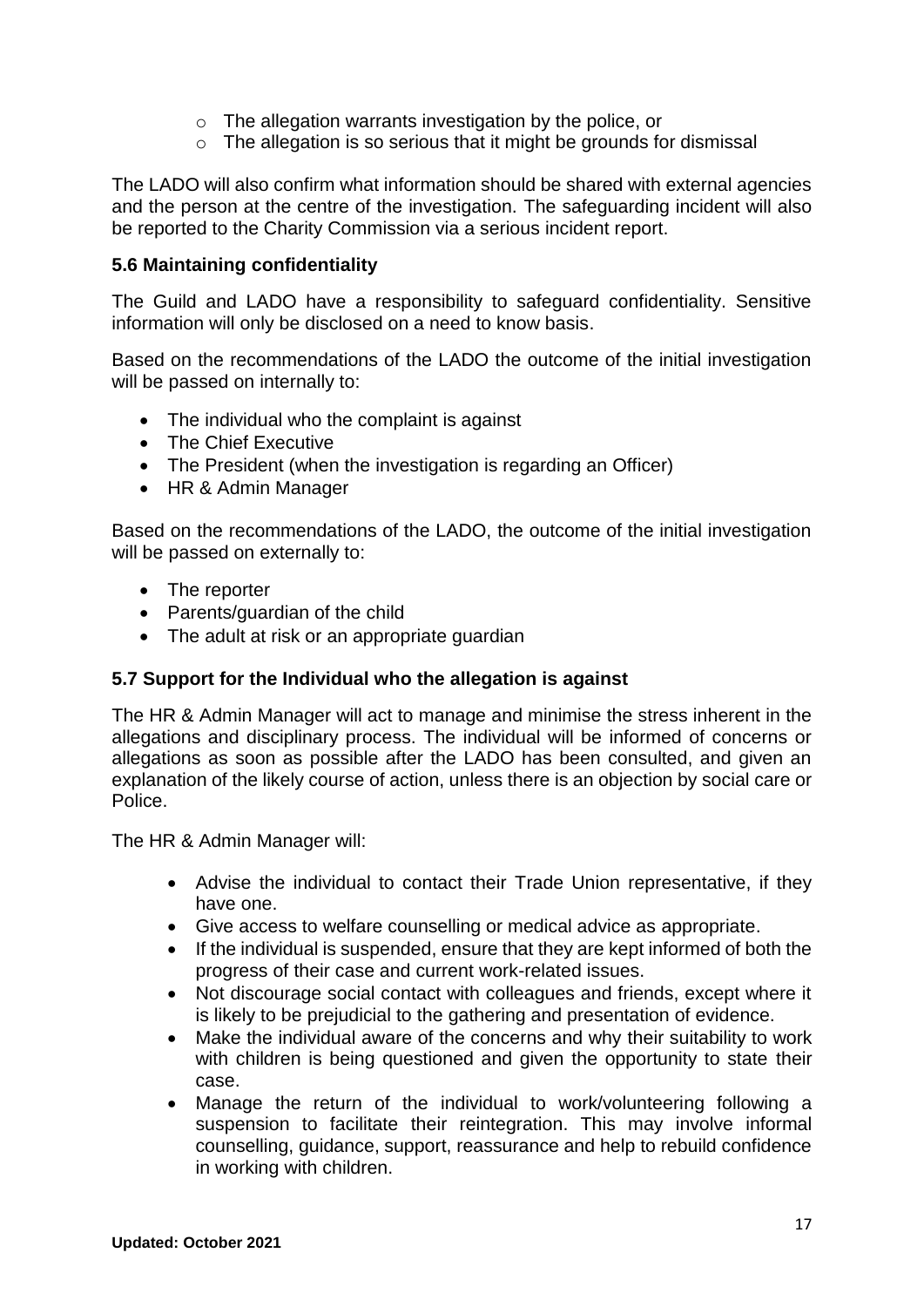## **5.8 Recording the outcome of an investigation**

The HR & Admin Manager records the outcome of the investigation and keeps the details as legally required; at least 10 years. In the case that the investigation finds the allegation/referral to be malicious in nature then the records shall be deleted.

# **6. Disclosure and Baring Service (DBS)**

The purpose of DBS is to reduce the risk of harm to children and adults at risk, from people who work with them. They do this by assessing information referred to them on the risk of harm posed by an individual working or applying to work in regulated activity, based on known information held about that individual.

## **6.1 Criteria for referral to DBS**

Where a person/organisation has a legal duty to refer, there are two main conditions which should be met for a referral to be made:

- 1. They have permanently removed a person from 'regulated activity' through dismissal or permanent transfer from 'regulated activity' (or would have if the person had not left, resigned, retired or been made redundant); and
- 2. They believe the person has either:
	- a. Engaged in 'relevant conduct' (i.e. conduct that has harmed a child or adult at risk or put them at risk of harm)
	- b. Satisfied the 'harm test' (i.e. no action or inaction occurred but the present risk that it could was significant), or
	- c. Received a caution or conviction for a 'relevant offence' (i.e. an offence that automatically leads to a person being barred from the list if found guilty of the offence).

A referral must still be made by the Guild if the individual has left employment/University before an investigation is completed.

LADO will make an assessment and advise the Guild as to whether the person will be added to the barred list, which means the person will be unable to work/volunteer in regulated activity for an amount of time specified by LADO.

#### **6.1 Referring to DBS**

To make a referral to the DBS, the Guild's HR & Admin Manager completes a DBS referral form using the information obtained through the investigation. The DBS Referral form should then be signed by the HR & Admin Manager and sent to: **Confidential; DBS Barring, PO Box 3963, Royal Wootton Bassett, SN4 4HH.** 

The DBS will acknowledge the referral by return post within three working days of receipt. They will make a decision on the referral by reviewing the information and evidence provided and may request additional information from the police, the Local Authority and the Guild if required.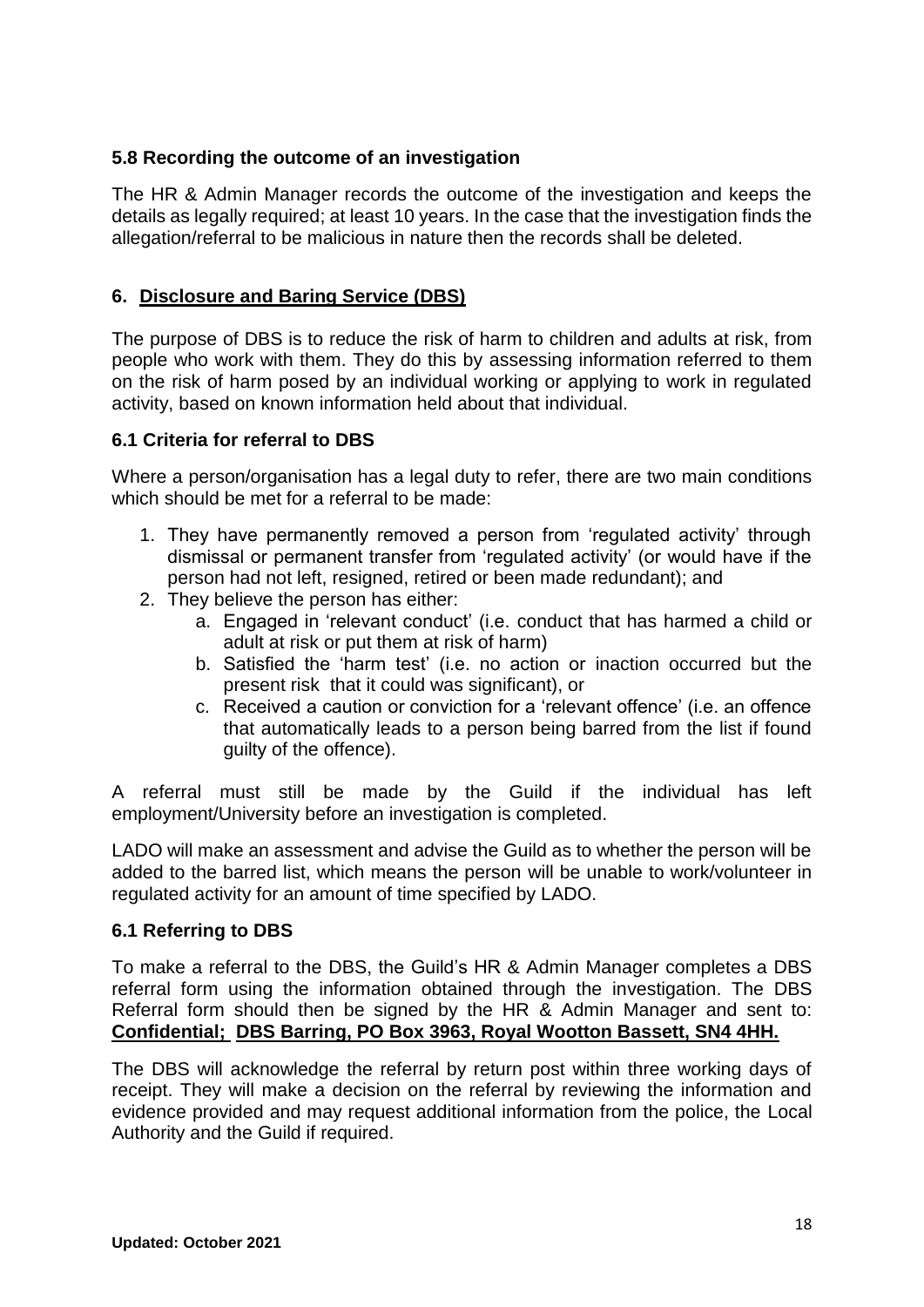The duty to provide information will override any local advice that information should be withheld on grounds of confidentiality. Failure without reasonable excuse to provide required information is an offence, and the magistrates' court may impose a fine of up to £5,000 on anyone convicted.

## **6.2. Outcomes of DBS referral**

## **6.2.1 No barring**

If the DBS does not feel there is a case for the individual to answer then they will decide not to bar from the safeguarding list. Individuals can continue to work/volunteer in regulated activity.

## **6.2.2 Discretionary barring**

A discretionary referral is a referral by an individual or an organisation following the outcome of an investigation. DBS will use the evidence received to make a decision on whether the individual should be barred from the Safeguarding list. If the DBS is 'minded to bar', they will write to the person and request reasons as to why they feel they should not be barred. The DBS will provide all of the evidence that they have relied on in making the 'minded to bar' decision. All information that the Guild has supplied to the DBS may be disclosed for the purposes of representation or an appeal by the person. The individual will have eight weeks to make representations in writing to the DBS.

As the current employer the Guild will receive notification in writing that the DBS is 'minded to bar' the person unless there is no longer a legitimate interest in the individual at the point of the referral (i.e. the Guild no longer employs them or are not considering employing them). If the individual is subsequently barred they will notified in writing by the DBS.

#### **6.2.3 Autobarring**

Automatic barring (autobar) cases are where a person has been cautioned or convicted for a 'relevant offence' or been issued with a Risk of Sexual Harm Order and the details have been provided to DBS by the Home Office.

#### **6.2.4 Review of a Bar**

A barred person will have the right to request a review of a DBS decision after a minimum barred period has elapsed as follows:

- Aged under 18 when barred 1 year
- Aged 18 to 24 when barred 5 years
- Aged 25 or over when barred 10 years

All requests for review must be made to the DBS who will agree to a review if the person can demonstrate that their circumstances have changed significantly in such a way that a bar is no longer appropriate. The DBS will not remove anyone from the list unless they are satisfied that the risk has diminished.